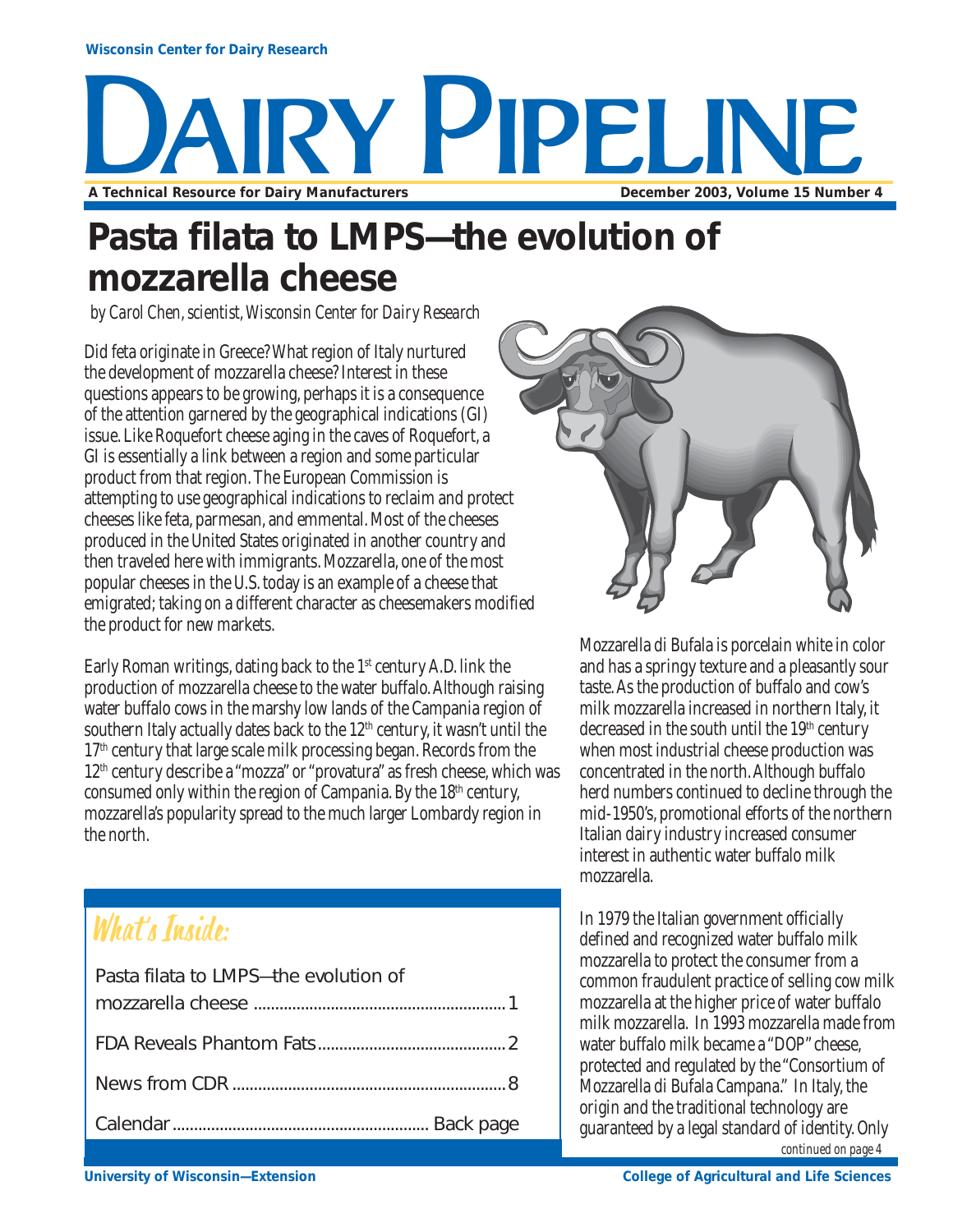# **FDA Reveals Phantom Fats**



**Saturated Fatty Acid**





**(cis fatty acid)**



Ten years after nutritional labels first appeared on everything from canned peas to bran flakes the U.S. Food and Drug Administration (FDA) is making a major edit. By January 1, 2006 the nutritional label will also let consumers know the amount of trans fatty acids (TFA's) in food products.

Trans fatty acids are one of the by products of hydrogenation, which converts liquid fats to malleable, flexible fats that are used in shortening or margarines. The benefits of hydrogenation include the textural flexibility as well as the ability to delay rancidity thus allowing a longer shelf life. However, the effects of dietary trans fats first surprised scientists in 1994 and have now led to the FDA mandated label change. It seems that trans fatty acids may not only be linked to decreased levels of high density lipoproteins (HDL and yes, that's the "good" one) but they might also increase levels of low density lipoproteins, or LDL's (the bad one).

TFA's are often referred to as a phantom fat because the current, nutritional label lists only the amount of saturated fat and the total amount of fat in a serving. Trans fatty acids are found in ingredients such as partially hydrogenated fats or partially hydrogenated vegetable oil, which you may read in the list of ingredients, as required by the FDA. Most trans fatty acids are created by adding hydrogen atoms to the unsaturated sites (eliminating double bonds) on the carbon chains that make up fatty acids. (See diagram at left) By bonding on different sides of carbon chain, called the trans position, these hydrogen atoms essentially make a kink in the carbon chain.

#### **Not all trans fats are created equal**

Some researchers make a distinction between manufactured TFA's and those produced naturally, ie. the way cows do it, by bacteria in the ruminant gut. Scientists have noted that manufactured TFA's are structurally different than ruminant TFA in one important way industrial TFA's might be made up of different combinations of fatty acids. Essentially, the hydrogen atoms find their way to a number of different polyunsaturated sites along the carbon chain in each fatty acid. Each combination may have a different effect cholesterol and triglyceride levels.

However ruminant TFA, and this includes the trans fatty acids in all dairy products, is mostly vaccenic acid, a part of which is converted by enzymes to conjugated linoleic acid, or CLA. You may have heard of CLA, it has puzzled researchers since Michael Pariza, food researcher at the University of Wisconsin—Madison, first noticed that it reduced the incidence of cancer in mice back in 1984. At the time he didn't know it was CLA, he just knew it was in hamburger. Four years later CLA emerged as the mystery agent and one of the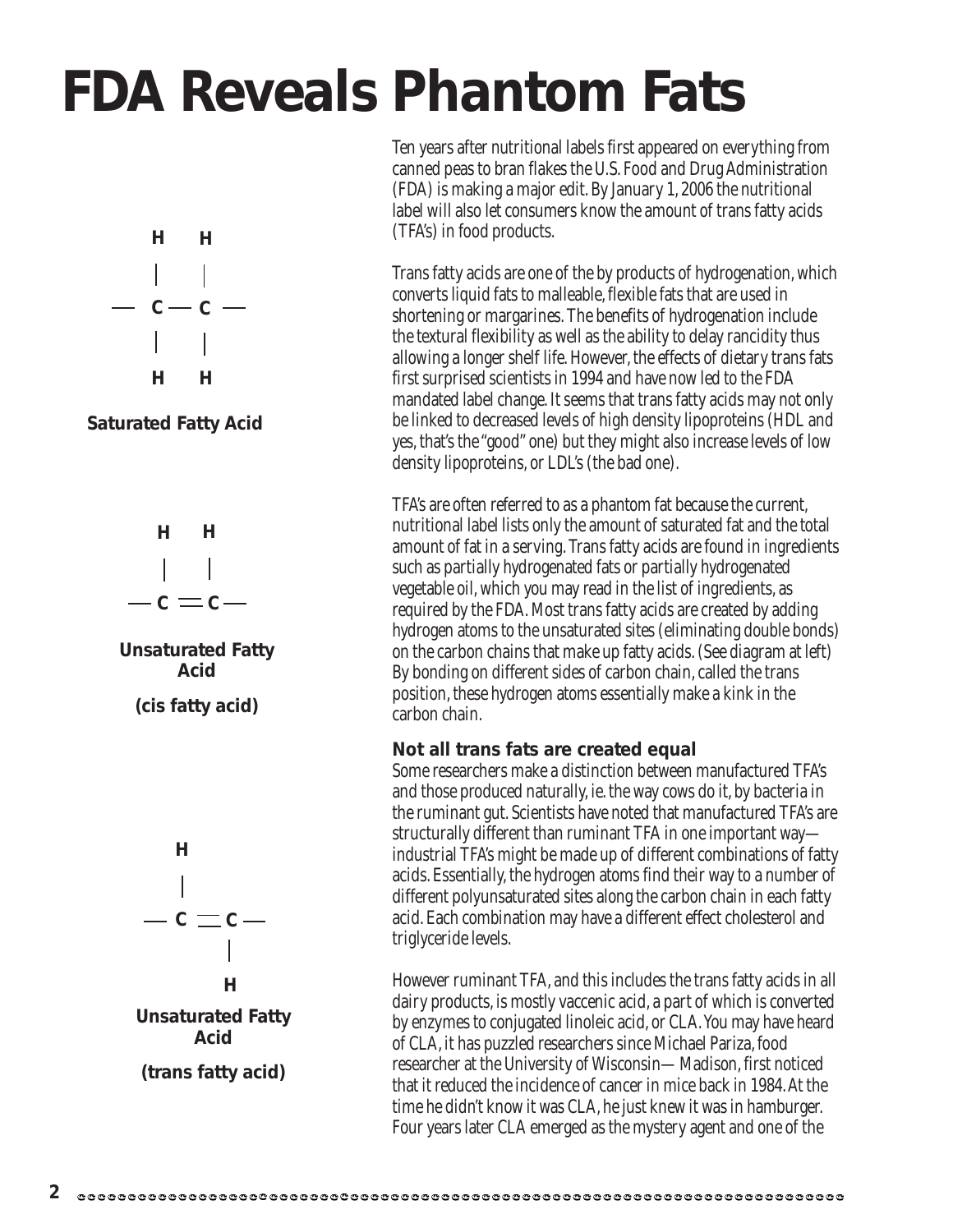richest dairy sources turned out to be Cheez Whiz. Several hundred animal studies later, CLA does indeed seem to offer an array of health benefits for lab rats, from anticancer effects to lowering triglyceride levels.

Given these positive indications from CLA, is it possible to separate the effects of manufactured TFA's from ruminant TFA? Well, not yet. Data from several large epidemiology studies has been analyzed to answer this question with mixed results. For example, a large and ongoing study of nurses continues to collect dietary information as well as detailed health data. This group did show a pattern of increased risk for heart disease linked with manufactured TFA's vs. ruminant TFA. (Think of it as margarine vs butter.) The same pattern showed up in several other studies, but it didn't hold up in all of them. So it really is too early to draw any final conclusions, but it is possible that ruminant TFA may in fact turn out to have some benefits.

Thus, for the dairy industry, the nutrition label edit mandated by FDA has some plusses and minuses. While it will require label changes, it is likely that most dairy foods will have very low levels of trans fat. In fact the levels will be so low that you will be able to put a zero in the trans fat line on the Nutrition Facts. Since conjugated fatty acids are omitted from FDA's definition of trans fat for labeling purposes, CLA and other conjugated trans fats will not have to be included in the amount of trans fat labeled.

#### **For more information:**

Food Labeling: Trans Fatty Acids in Nutrition Labeling, Nutrient Content Claims, and Health Claims. U.S. Department of Health and Human Services, Food and Drug Administration. http://www.cfsan.fda.gov/guidance.html

Dietary Reference Intakes for Energy , Carbohydrates, Fiber, Fat, Fatty Acids, Cholesterol, Protein, and Amino Acids. National Academies Press. http://www.nap.edu

O'Shea, M., Devery, R., Lawless, F., Keogh, K. and Stanton C. Enrichment of the conjugated linoleic acid content of bovine milk fat by dry fractionation. International Dairy Journal 10 (2000) 289-294

Oomen, C., Ocke, M., Feskens, e., van Erp-Baart, J., Kok, F., Kromhout, D. Association between trans fatty acid intake and 10 year risk of coronary heart disease in the Zutphen Elderly Study: a prospective population based study. The Lancet, Vol. 357, March 2001.

The influence of trans fatty acids on health, 4<sup>th</sup> edition. A report from the Danish Nutrition Council by Stender, S., Dyerberg, J. www.ernaeringsraadet.dk  $\mathbf{\sigma}$ 

### **Labeling trans fatty acids in dairy products**

*by Cary Frye, Vice President, International Dairy Products Association, IDFA*

*Will cheese makers have to measure the trans fatty acids in their products?*

FDA allows the use of an "accepted" database as a source to determine TFA levels. IDFA plans to collect the information for a database in two phases. The first effort will begin early in 2004 when IDFA will be collecting milk, butter and anhydrous milkfat samples from processors in every region. TFA levels will be measured, along with TFA levels in samples of Swiss, mozzarella, and cheddar cheese to see if the amounts vary among cheese types. We will also look at the amounts of TFA transferred from milk to cheese and we see variation there we will analyze cheese.

### *What influences the amount of TFA in dairy products?*

Trans fatty acids in dairy products are influenced by producer feeding practices. Thus it is possible that a special feeding program, such rotational grazing, might influence the amounts of TFA's. Seasonal variation has also been noted, however the variation probably isn't enough to influence the amount of TFA in cheese.

For more information contact Cary Frye at (202) 220-3543 or email at cfrye@idfa.org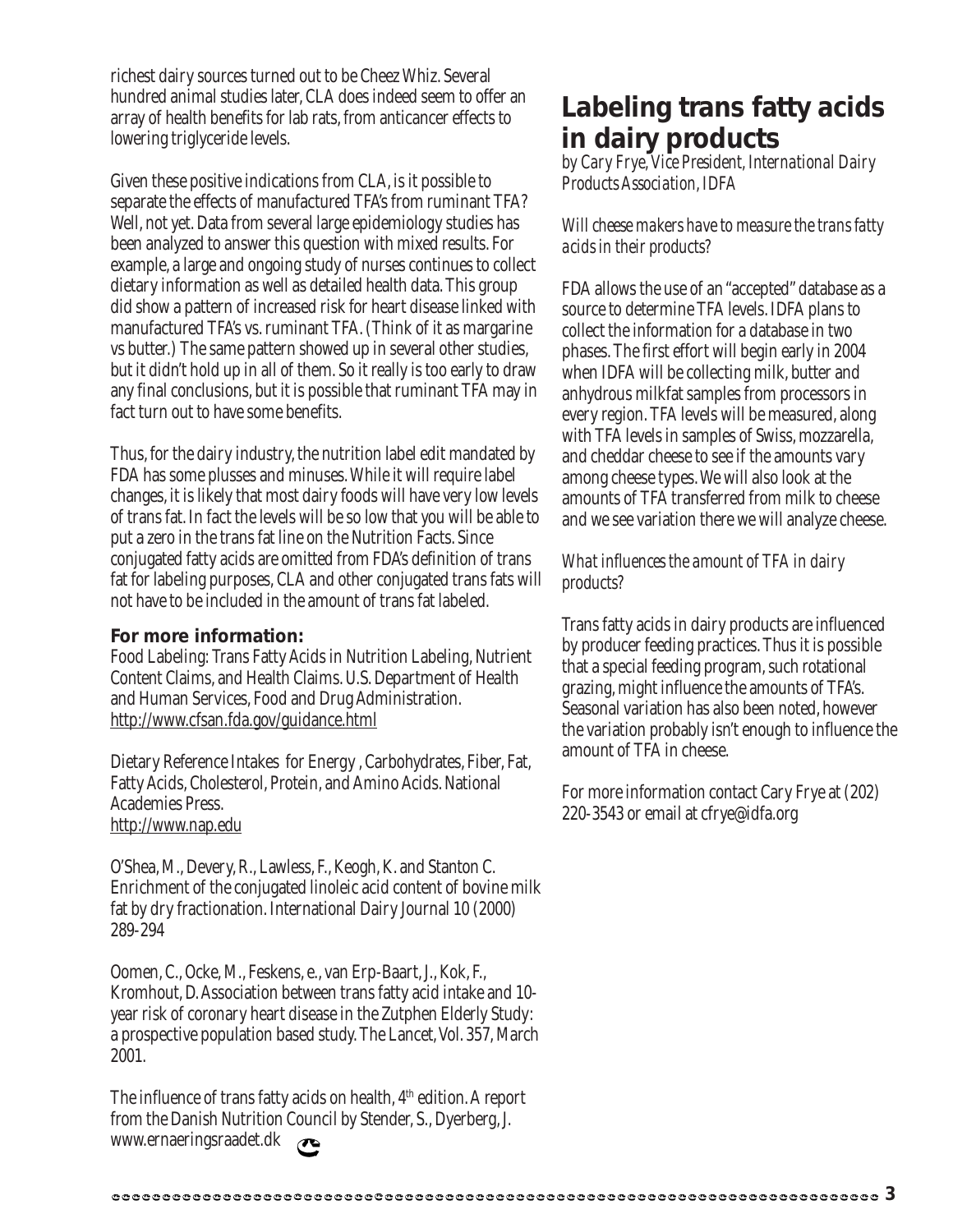#### *continued from page 1*

cheese made in specific areas with 100% water buffalo milk can be distributed with the consortium's logo.

Meanwhile, here in the United States, the market for Italian cheeses increased with the numbers of Italian immigrants, from the early 1900's onwards eastern cities absorbed millions of Italians and most came from southern Italy. Ferris and Palmiter, in "Italian Type Cheese in the U.S.A", speculate about some of the obstacles early cheesemakers faced. They include inefficient equipment, horse and buggy transportation, rudimentary packaging, problematic water supplies, poor milk quality, no pasteurization, and a general dearth of scientific information regarding cheesemaking.

At the turn of the  $20<sup>th</sup>$  century, Italian immigrants built small cheese factories to produce soft Italian cheeses, primarily because these high moisture cheeses could not stand the long sea voyage from Italy. Initially, this mozzarella closely resembled the high moisture cow's milk mozzarella of northern Italy. However, after changes in the manufacturing procedure, most mozzarella evolved into a firmer, less sour, milder flavored cheese, better suited for transport and cooking—especially pizza pies. Since the 1920's, production of mozzarella in the U.S. has increased from less than 50,000 lbs to 2.6 billion pounds per year (Ferris and Palmiter, 1987; Anonymous, 2002), and the vast majority is low moisture, part-skim mozzarella. The change primarily occurred in the Midwest, as Wisconsin cheese makers began to manufacture mozzarella for the metropolitan markets on the east coast. Here is how mozzarella evolved from high moisture to low moisture part skim, LMPS.

#### **The first U.S. mozzarella facilities**

The first U.S. mozzarella manufacturing facilities, in upstate New York, made cheese from standardized milk with either no starter or low levels of starter culture. The starter cultures selected were either an active *S. lactis* at 0.05% (now called *Lc. lactis* subsp. *lactis*) or *S. durans* at 0.50% (now called *Enterococcus faecium*) (Christensen, 1966 #293; Kosikowski and Mistry, 1996). These mesophilic cultures do not produce an abundance of acid under the conditions of the high moisture mozzarella protocol. The milk was set, cut, (not cooked), drained, cut into small blocks, washed with cold water, and then bundled into cloth bags.



Here in the United States "the market for Italian cheeses increased with the numbers of Italian immigrants."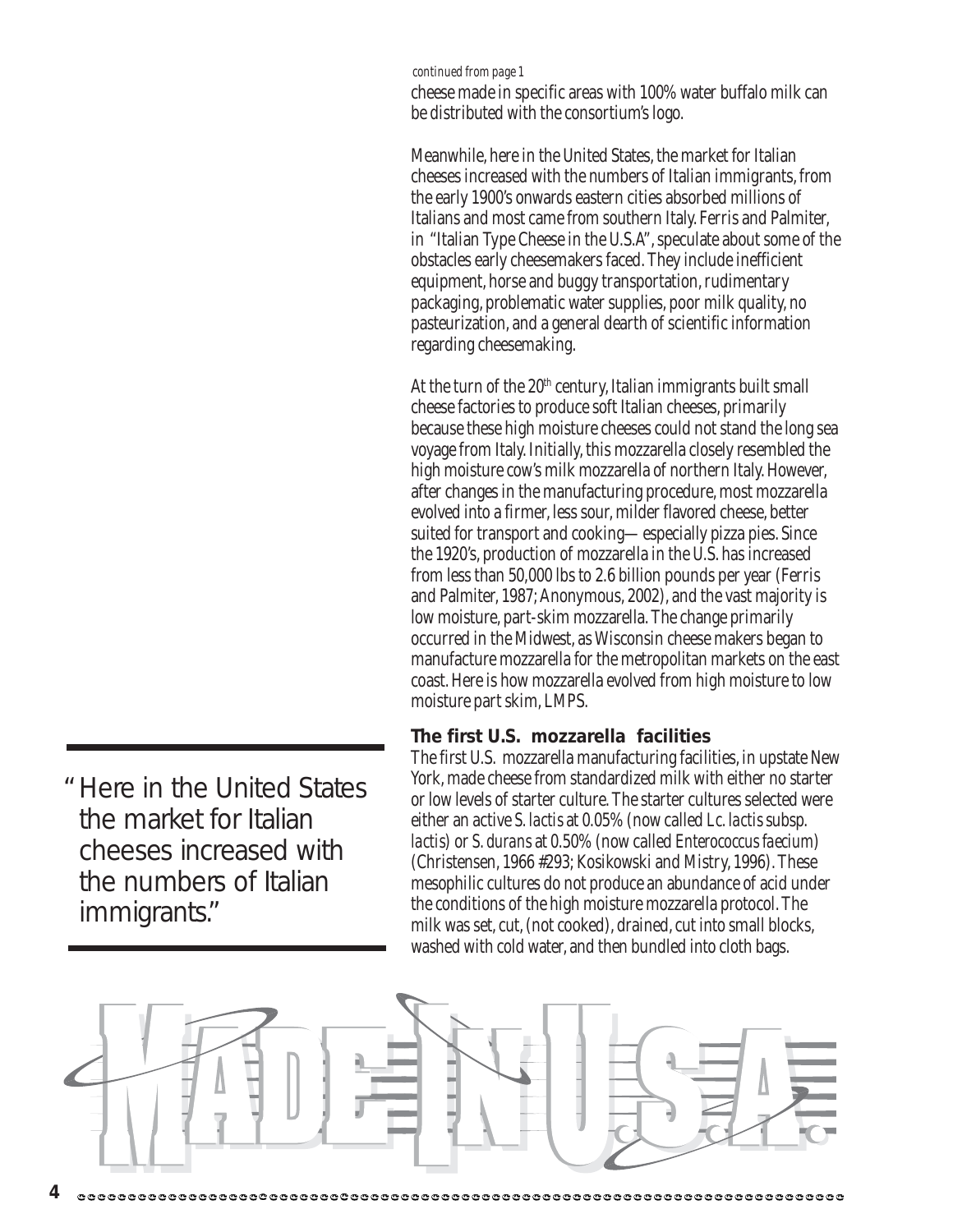(Kosikowski, 1951) After storage at 40ºF for 24 hours these bundles were shipped on ice to stores in the New York City market. It was crucial that acid production up to this point was minimal to maintain the stretching and melting characteristics of the cheese and it was not uncommon for acid development to require one to three days. The shopkeeper, or latticini operator, then brought the cheese into a warm room to reactivate the acid fermentation and allowed its pH to drop to about 5.3. At this point the curd was stretched in hot water, molded and brine salted for each customer.

#### **Manufacturing protocols of early Italian cheeses**

In a textbook called *Cheese Making* originally published in 1918, Professor J.L. Sammis of the University of Wisconsin-Madison described the manufacturing protocols of early Italian cheeses. The text outlines protocols for caccio cavallo and provolone, but not mozzarella. These two cheeses are drier cheeses (28-38% and 37-45% respectively) and made with one-third skim milk or whole milk, respectively (Sammis, 1946). Sammis describes adding starter (not specified, but presumably *S. thermophilus*) and rennet to milk, then cutting and raising the temperature to 125ºF. Curd temperatures were maintained at 125ºF for 4 to 5 hours in the summer or 8 to 10 hours in the winter until the proper acidity was developed for stretching in hot water. In the 1930's Professor J.L. Sammis and Louis Rossini, a cheese maker at Stella Cheese Company of Campbellsport, Wisconsin developed the starter culture concept further. Sammis and Rossini found that using *L. bulgaricus* in addition to *S. thermophilus*enabled them to make cheese the same day the vat was set (Ferris and Palmiter, 1987).

Italian immigrants to the Midwest also manufactured pasta filata cheeses and as dairying increased in the rich farmlands of Wisconsin, cheese makers had their eyes on those east coast markets. Of the 'spun' Italian-type cheeses, the greatest demand was for mozzarella. Wisconsin cheese makers found it difficult to maintain the quality of mozzarella manufactured using low acid producing mesophiles. Presumably in the 1950's, cheese makers switched from mesophilic to thermophilic cultures to facilitate the completion of mozzarella manufacturing in one day. It is unclear if this mozzarella is a modified version of caccio cavallo with its higher moisture or provolone, with its lower fat. To optimize acid development from the rod – cocci starter blend, curd was cooked between 114 - 116ºF. The higher cooking temperatures produced a cheese with a lower moisture content than the east coast style mozzarella. Essentially Wisconsin cheese makers were now manufacturing to completion a low moisture mozzarella that could be shipped to new markets. Cheese made by this method was creamier and less

Essentially, Wisconsin " cheese makers were now manufacturing to completion a low moisture mozzarella that could be shipped to new markets."

 $\overline{\mathfrak{S}_{o}}$ 

 $\Omega$  $\varOmega$ 

6  $\curvearrowright$ 

*Continued on page 6*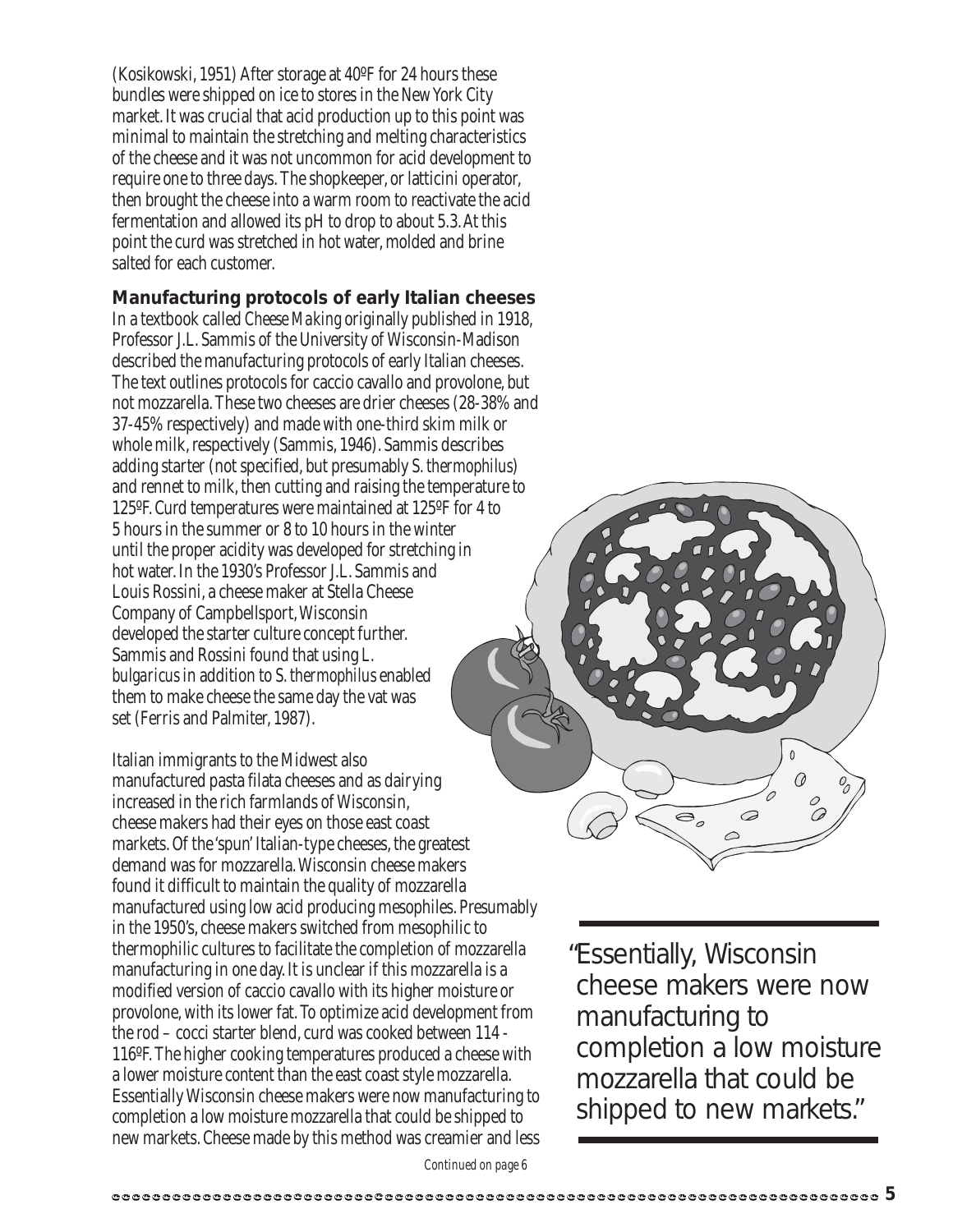white, drier, and frequently displayed a slight provolone flavor. This cheese was not considered a table cheese, but a cooking cheese. Thus it was called 'Pizza cheese' until the USDA developed the Standards of Identity for Mozzarella in 1965.

A 1964 survey of randomly selected cheeses described New York mozzarella cheese as part-skim (~56% moisture, < 45% FDM) while Wisconsin mozzarella was a low moisture, part-skim cheese (~48% moisture, < 45% FDM) [Olson and Neu, 1964). Italian Mozzarella de Bufala Campania by definition has a minimum of 45% FDM. Why the switch to part-skim in the manufacture of U.S. mozzarella cheeses? We could not find any documentation describing why this changed occurred. Perhaps standardizing the milk to a lower fat content in both New York and Wisconsin originated due to the high value of milk fat for butter making at that time. Only Swiss and Italian varieties of cheese were legally allowed to standardize milk according to Wisconsin Legislation passed in 1926 (Price, 1956). In 1932 only about 15 percent of the cheese plants in Wisconsin manufactured Swiss or Italian (11 out of 2136 plants) cheeses.

### **Observing the changes**

Norm Olson, Professor Emeritus of Food Science at the University of Wisconsin—Madison and the first director of the Center for Dairy Research, observed many of the changes in Italian cheese manufacturing and also was directly involved in research during the years of mozzarella's phenomenal growth. He notes that in the early years industry had more problems producing mozzarella cheese. "Starter cultures hadn't improved yet and there wasn't as much mechanization; cheese makers had a limited number of things they could do to regulate starter metabolism." However, mechanical molding machines were developed, which reduced labor and allowed expansion. In addition, Olson remembers the growing realization among many cheese researchers that uses for melted cheese were virtually unlimited. "We tried to pique their interest in going beyond pizza," he says of the Italian cheese makers. Thus, as scientists emphasized independent control of flavor and physical properties, mozzarella the cooking cheese developed into mozzarella the functional cheese.

Back in 1973, Olson made his predictions about Italian cheesemaking in the year 2000. Mozzarella cheese had already shown a nine-fold increase in production between 1957 and 1971, he predicted a projected per capita consumption of 3.5 lbs by 2000. However, the phenomenal growth did continue and in 2000 the per capita consumption was actually 9.3 lbs. Olson might not have gotten the numbers right, but he predicted the trend correctly and mozzarella has lived up to all expectations.



Mozzarella the cooking "cheese developed into mozzarella the functional cheese."

 $111$  | |  $111$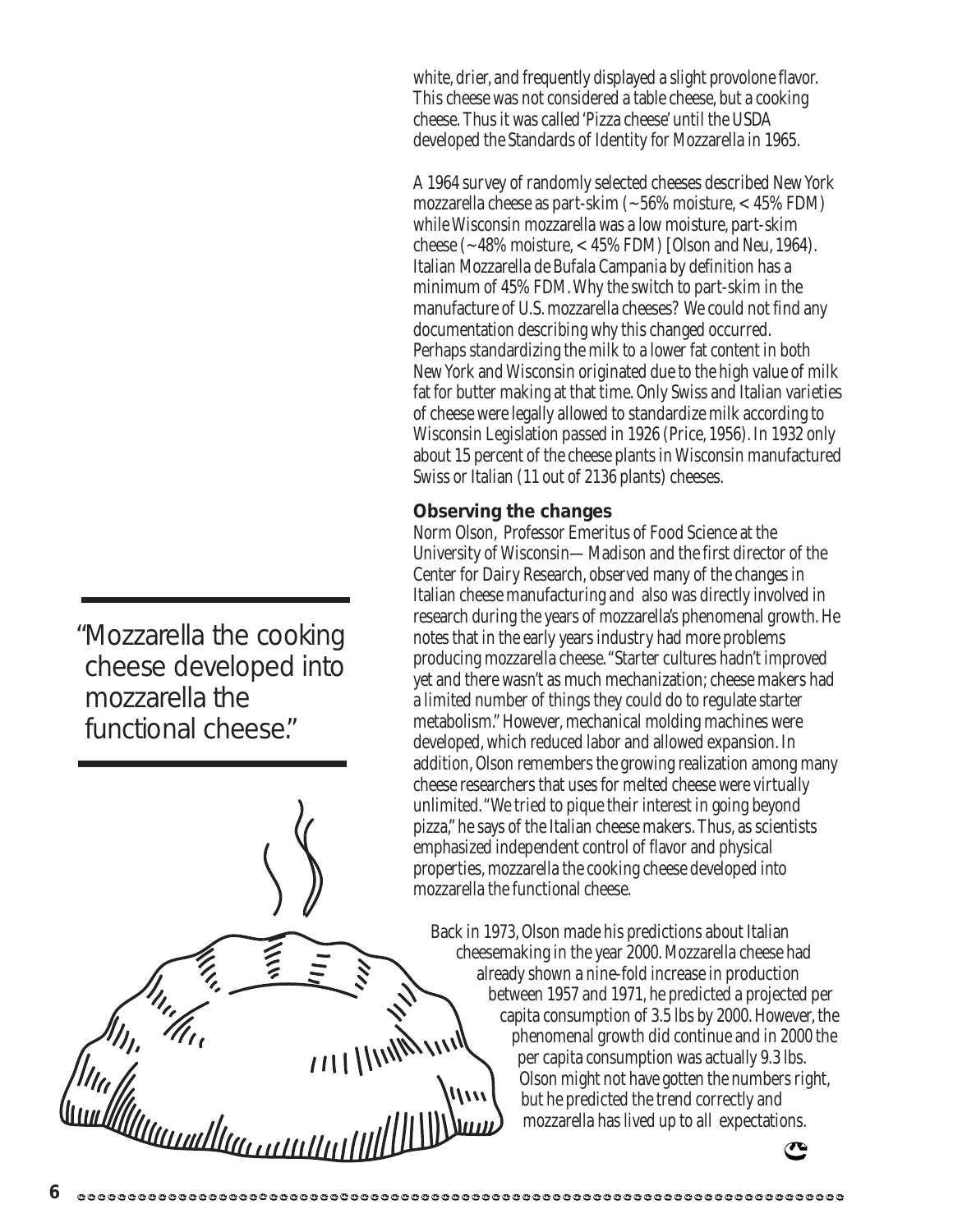

*Julio Cappiello and Carol Chen work on their mozzarella critters*

#### **References**

Anonymous. 2002. Cheese Facts. International Dairy Foods Association. Washington D.C.

Anonymous, 1934. List of butter factories, cheese factories, condenseries, receiving stations, powdered milk plants, and casein plants. Wisconsin Department of Agriculture and Markets Dairy and Food Division.

Christensen, V.W. 1966. Comparison of manufacturing methods for high and low moisture mozzarella. 3rd Annual Marschall Invitational Italian cheese seminar. Madison, WI.

Ferris, S. and Palmiter, H. 1987. Italian-type cheese in the U.S.A. American Producers of Italian-type Cheese Association.

Kosikowski, F. 1982. Cheese and Fermented Milk Foods. F.V. Kosikowski and Associates, Brooktondale, NY.

Olson, N.F. and J. Neu. 1964. Analysis of Mozzarella and pizza cheese for the Wisconsin market. Marschall Invitational Cheese Seminar. Madison, WI.

Olson, N.F. 1973 Italian Cheesemaking in the Year 2000 A. D. Marschall Italian and Specialty Cheese Seminars (Available at: http:// www.marschall.com)

Price, Walter V. 1956. Cheese Manufacture. J. Dairy Sci. 49:824-832

Sammis, J.L. 1946. Italian and Greek cheese in America *in* Cheesemaking. The Cheese Maker Book Company, Madison, WI.

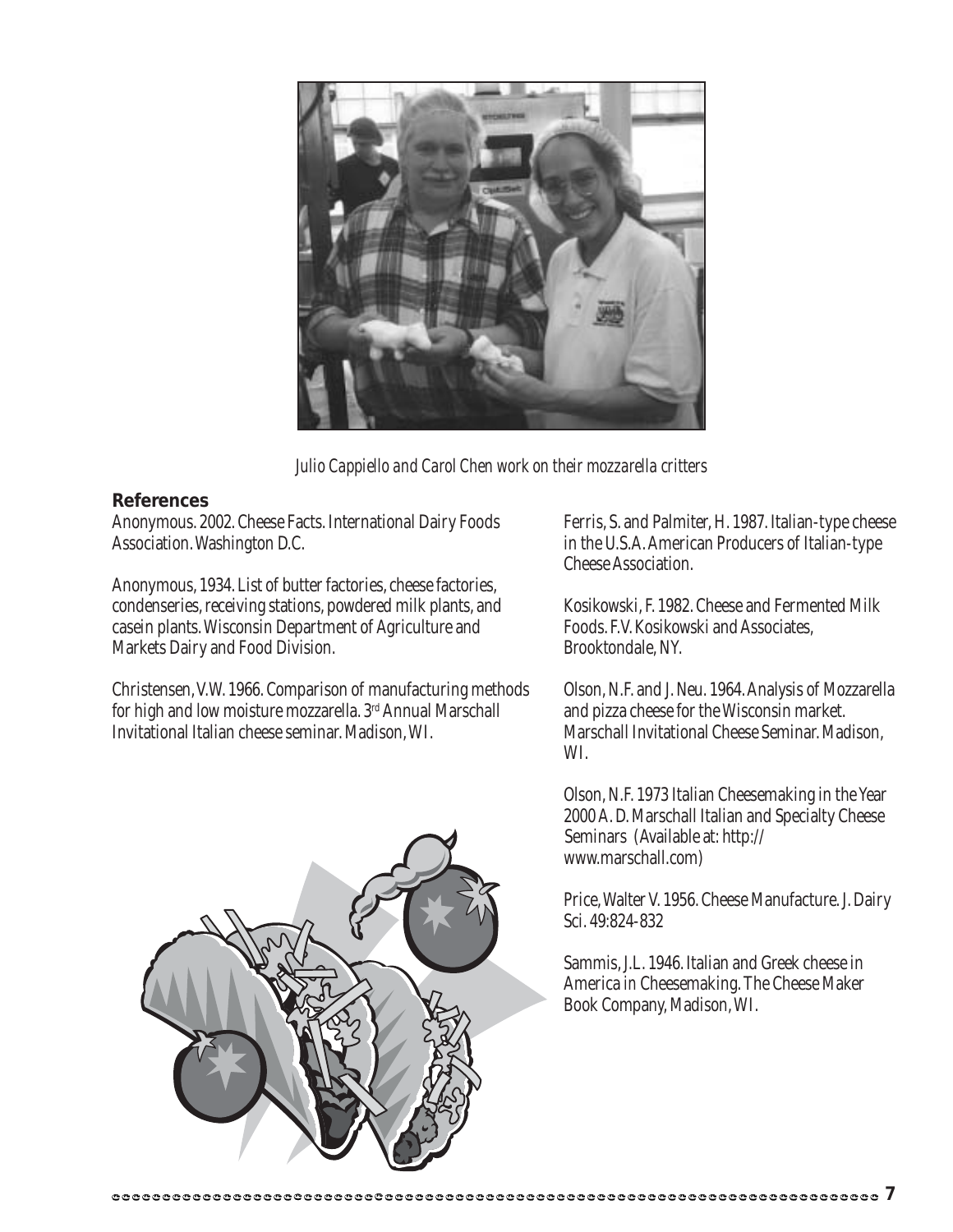## News from CDR

### **Check Out the New Short Courses in 2004**

The University of Wisconsin—Madison Food Science Department and the Center for Dairy Research have planned two new short courses for May 2004. The first is a Cultured Dairy Products Short Course scheduled for May 4-6, 2004. This three day course is designed to cover the basics of manufacturing cream cheese, cottage cheese, yogurt and sour cream. By incorporating lectures, demonstration labs and evaluations the course will cover all aspects of producing high quality fermented dairy products. Discussions will include the latest research results in these product areas from the Center for Dairy Research and the Food Science Department. The course will also include discussions on the use of probiotics in cultured products for individualized nutrition.

This course is intended for all dairy and food processors interested in the manufacture and use of cultured dairy products. It is designed to deliver the latest technical information available to the processor and provide current information on extended uses of these products. This course qualifies as an elective course for the Wisconsin Master Cheesemaker™ Program.

reumCheese

The second short course we have planned is the Cheese Packaging Short Course scheduled for May 25-26, 2004. The Cheese Packaging Products Short course is a two-day course that will cover all aspects of packaging natural and process cheese products. The course will incorporate discussions on packaging environments, packaging materials and equipment, and impact of packaging on distribution and marketing. Instructors will include industry representatives and staff from the Center for Dairy Research and the Food Science Department. The Tuesday evening reception will feature table top displays hosted by speakers representing the packaging industry.

This course is intended for all cheesemakers, cheese processors and distributors of cheese products. It will present the latest technical and product information available for packaging cheese products and it is an offering of the Master Cheese Maker series and qualifies as an elective course for the Wisconsin Master Cheesemaker™ Program.

Information on both of these new short courses is available on the CDR website at:

www.cdr.wisc.edu or you can contact Bill Wendorff at (608) 263-2015.

### **CDR scientists travel near and far**

Rani Govindasamy-Lucey and Mark Johnson plan a March trip to Prague, Czech Republic to present at the International Dairy Federation (IDF) symposium on cheese. The program, entitled Ripening, Characterization, and Technology, will range from the microbial ecology of cheese to sensory analysis to economics of cheese manufacture. For more information about this symposium, contact Vladimir Filip, Institute of Chemical Technology, Prague. Email: Vladimir.Filip@vscht.cz

> Rusty Bishop, director of CDR, will address the 2004 joint annual conference of the American Dairy Products Institute (ADPI) and the American Butter Institute (ABI). Bishop will share his expertise in international and domestic dairy standards when he delivers his address, "IDF and Its World Dairy Objectives on April 19th in Chicago. For more information on the meeting call (630) 530-8700.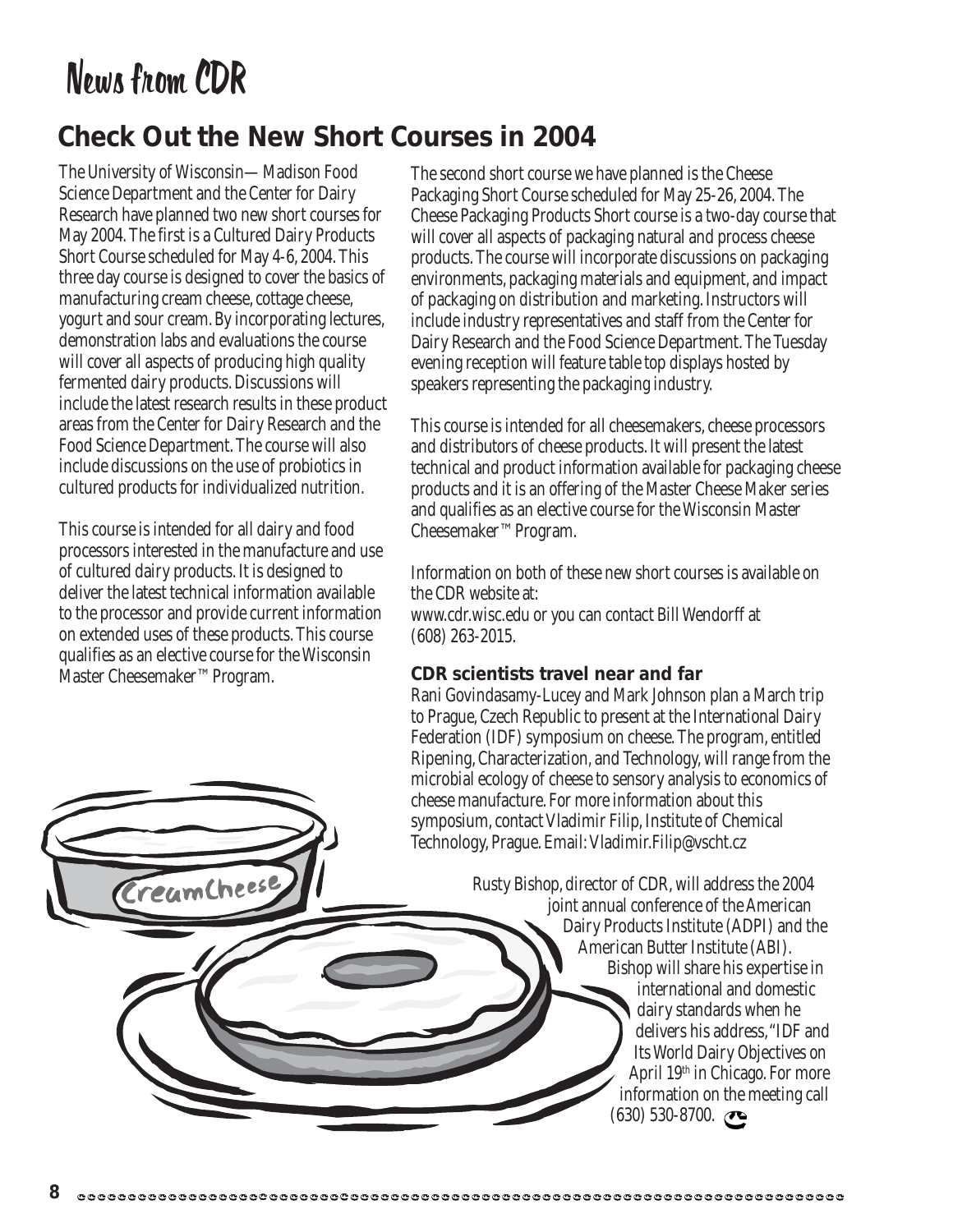### **CDR/US-IDF Geographic Indications Symposium "Impact of Geographic Indications on the U.S Cheese Industry"**

### **Purpose of Symposium**

The EU is seeking worldwide application, through WTO, of its internal regulation that reserves the use of certain food and beverage product names to producers tied to their historical geographic indications. So, what can we do to stem this tide for U.S.- made cheeses? The answer is simple – GET INVOLVED! Plan to attend the Wisconsin Center for Dairy Research/U.S. National Committee of IDF (USNAC), geographic indications symposium, "Impact of GIs on the U.S. Cheese Industry"

### **Who should attend**

This symposium is intended for people interested in the future of the cheese & dairy business

### **When**

Thursday, January 15, 2004, 8:00 am – 6:00 pm

### **Where**

Radisson Hotel & Conference Center (Bear Room), 2040 Airport Drive, Green Bay,Wisconsin 54313 Telephone 1.920.494.7300 www.radisson.com/greenbaywi If driving from Interstate 43 or Highway 41, exit Highway 172 West. The Radisson Hotel and Conference Center is conveniently located across from the Austin Straubel International Airport.

### **Registration Fee**

The fee of \$200.00 covers registration costs, materials, breaks, lunch and reception

### **GI Symposium agenda**

- 8:00 am Registration 8:45 am Welcome/Introduction – Rusty Bishop, Wisconsin Center for Dairy Research 9:00 am Present Situation (EU, WTO, Codex, U.S., and others) - Jaime Castenada, National Milk Producers Fed. 9:45 am U.S. Government View and Status – John Doduas, U.S. Patent and Trade Office 10:15 am Break 10:45 am U.S. Political View and Status – Ben Miller, College of Ag and Life Sciences, UW—Madison 11:15 am Panel Discussion – Rusty Bishop, moderator 11:45am Adjourn for Lunch 12:00pm Lunch 1:00 pm Industry Case Studies 1:45 pm Industry Views 2:30 pm Panel Discussion 3:00 pm Break 3:30pm Break-out Sessions > Strategy forward? > Where to draw the line? > Major target product and group? > Next steps? 4:15 pm Reports from Break-out Groups 4:30 pm Next Steps
- 4:45pm Conclusions
- 5:00 pm Reception

**Symposium Contact: Mary Thompson, Wisconsin Center for Dairy Research**

**608.262.2217 thompson@cdr.wisc.edu**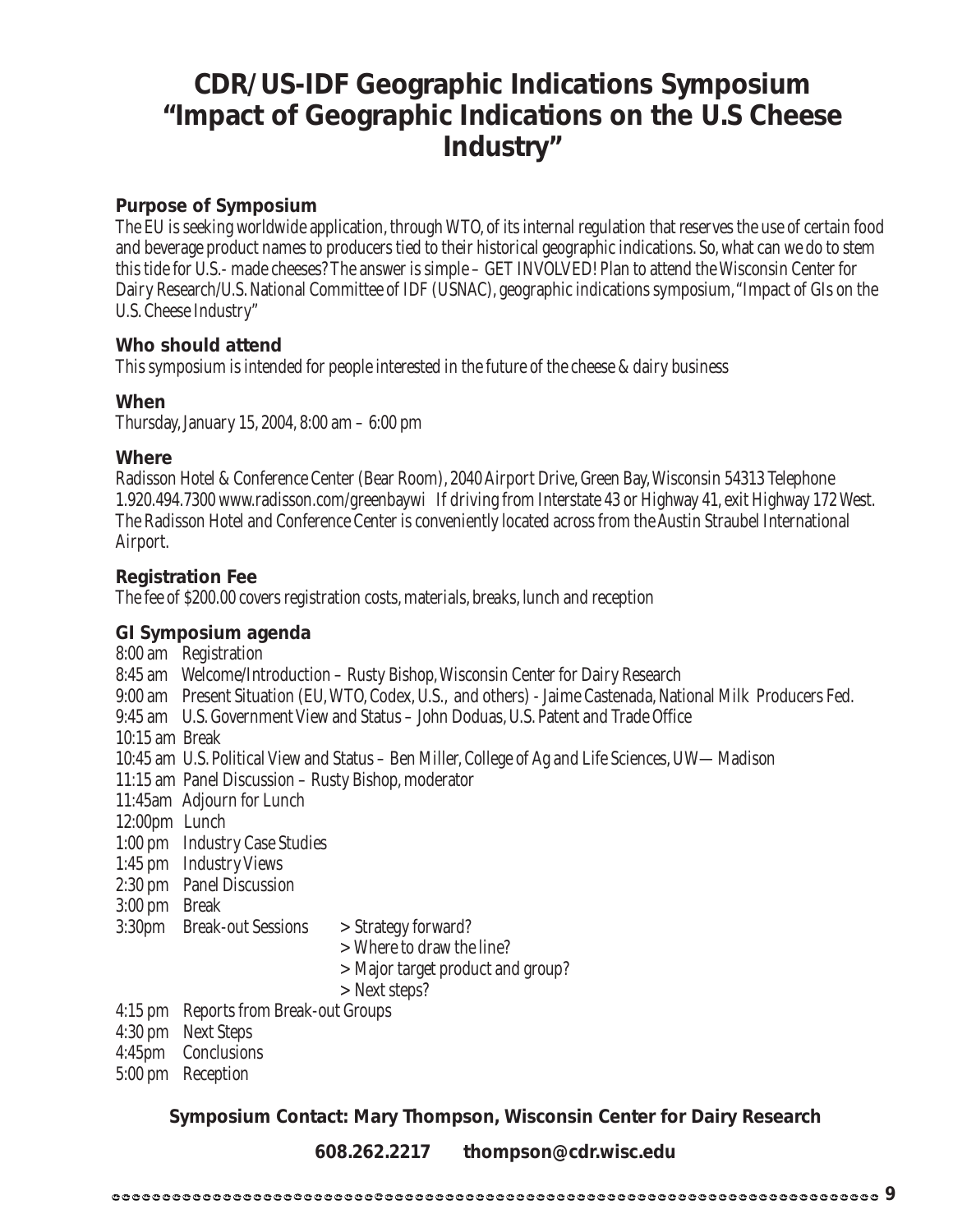## Curd Clinic

*Curd Clinic doctor for this issue is Sandy Speich, Biochemist, Degussa.Bioactives*

Q. During a recent short course at the UW-Madison a question came up about coagulants and dilution water. It makes sense to me that water quality influences the process but what is it about hard water that adversely affects rennet activity?

A. You are right, the water used to dilute coagulant can definitely affect the activity of the milk-clotting enzyme. The actual culprit is pH, because if the water is very hard the pH will be high, or alkaline, and it can have an adverse effect on the milking clotting activity. For example, most coagulants start losing activity at a pH above that of milk (6.6-6.7). Since it isn't unusual for very hard water to have a pH above 7 you can see how hard water can cause problems. The solution is simple, just acidify the water to a pH of 6.3-6.5 with lactic acid before using it to dilute your coagulant.

Hard water is only one avenue to the inadvertent inactivation of the milk-clotting enzymes. Water temperature and chlorine levels are other common complications that can reduce the activity of your coagulant, which in turn causes problems in cheesemaking.

### **Diluting coagulant**

Remember that the coagulant should be diluted 20 to 40 fold with room temperature water because water that is too hot will

inactivate the milk-clotting enzyme. This dilution will result in a more uniform addition of the coagulant to the milk. However, as soon as the coagulant is added to the water it starts to lose milk-clotting activity. Therefore, you should add the diluted coagulant to the cheese milk immediately after dilution.

Chlorine in the dilution water can be a problem since it also reduces the activity of the milkclotting enzyme. The chlorine concentration in treated water is 2-4 PPM. As little as 2 PPM of chlorine can reduce the milk clotting activity by 40% in 3 minutes. At 5 PPM the reduction is 60% in 3 minutes. One way to mitigate chlorine contamination in water is to add a cup of milk to the water before adding the coagulant. This works because the protein in the milk neutralizes the chlorine, allowing you to safely add it to the coagulant.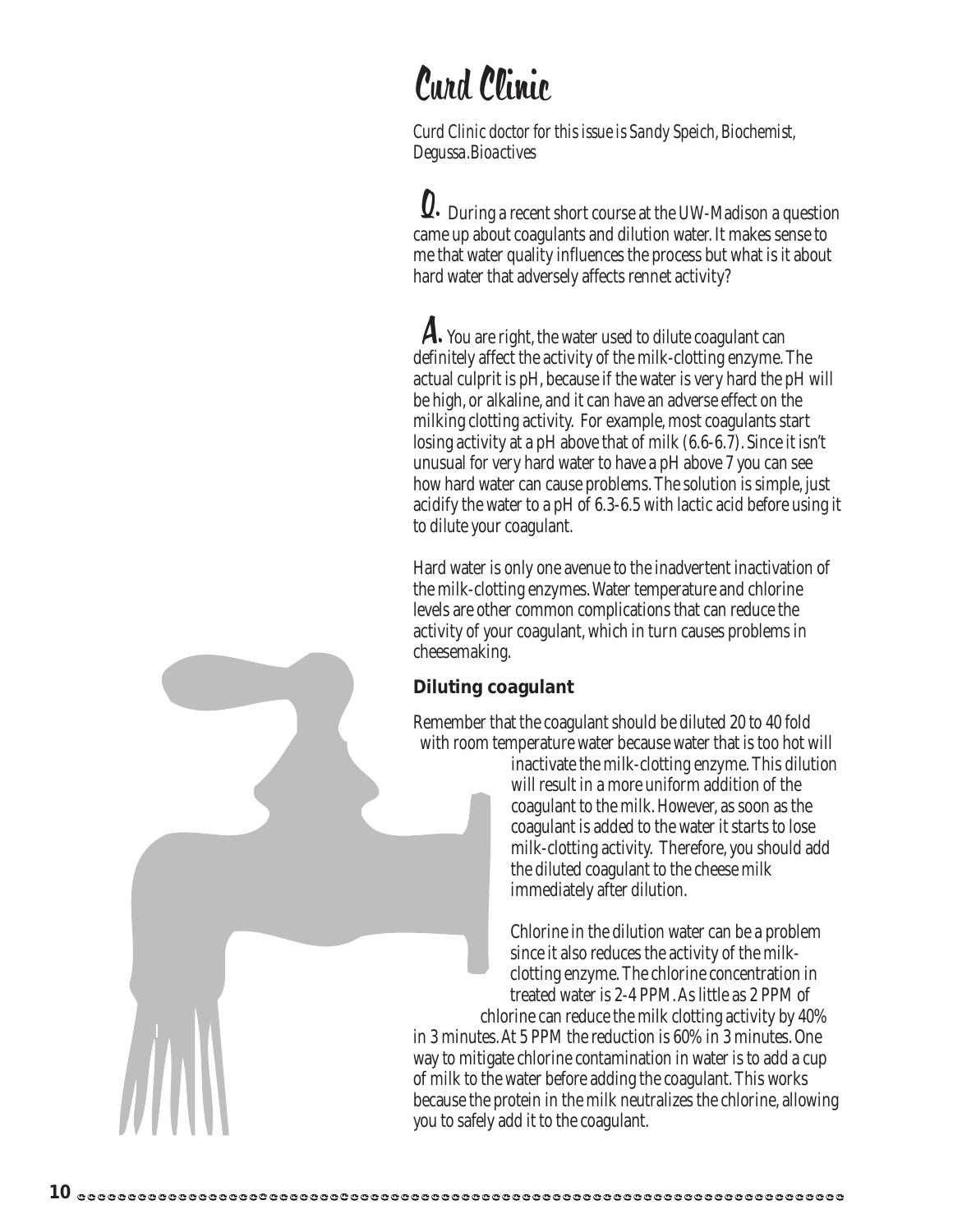A charcoal filtering system in the water line is another common solution to the chlorine issue in cheese factories with chlorinated water. These filters are easy to install and maintain and effectively control any residual chlorine.

### **Pay attention to the container**

In addition, you should pay attention to the container used for the coagulant. Don't sanitize it with a high concentration of chlorine because you could leave a chlorine residue, which will inactivate the milk clotting activity. Sanitizers that are acidic or contain peroxides can also inactivate milk clotting activity so those should also be avoided. Also, avoid reusing the container you used to add the cheese colorant, annatto. It is very alkaline and any residual color in the container could inactivate the milk clotting activity.

All coagulants will lose some of their milk clotting activity over time. The rate of activity loss depends on storage conditions.

Coagulants should be kept cold, 40ºF, use them on a first in first out basis and do not keep an excessively large inventory so you can be use it on a timely basis.

In conclusion, coagulants need to be used on a first in first out basis and kept cold. Coagulants need to be diluted with water no warmer than room temperature immediately before adding them to the cheese milk. The dilution container should be dedicated for coagulant dilution only and should be free of any residual chlorine. If you have to use hard water for dilution it should be acidified to a pH between 6.3 to 6.5 prior to coagulant addition with lactic acid. Chlorine in water can be either neutralized with a cup of milk or filtered out using a charcoal filter. Proper handling of coagulants is important to maintain

maximum milk clotting activity.

 $\bullet$ 



Please help us keep our mailing list current! Simply phone, fax or e-mail the information requested below to:

*The Dairy Pipeline* Center for Dairy Research 1605 Linden Dr. Madison, WI 53706 phone: 608/262-8015 fax: 608/262-1578

You can also choose to forgo a mailed copy and get on our e-mail subscription list which will remind you to read the Pipeline on the web. Email this request to hogensen@cdr.wisc.edu

| Name                        |               |
|-----------------------------|---------------|
| <b>Company</b>              |               |
| <b>Street Address</b>       |               |
|                             |               |
| <b>City</b>                 |               |
| <b>State</b>                |               |
| <b>Zip</b>                  |               |
| <b>Country</b>              |               |
| (and mailing code)          |               |
| $\Box$ CHANGE<br><b>ADD</b> | <b>REMOVE</b> |